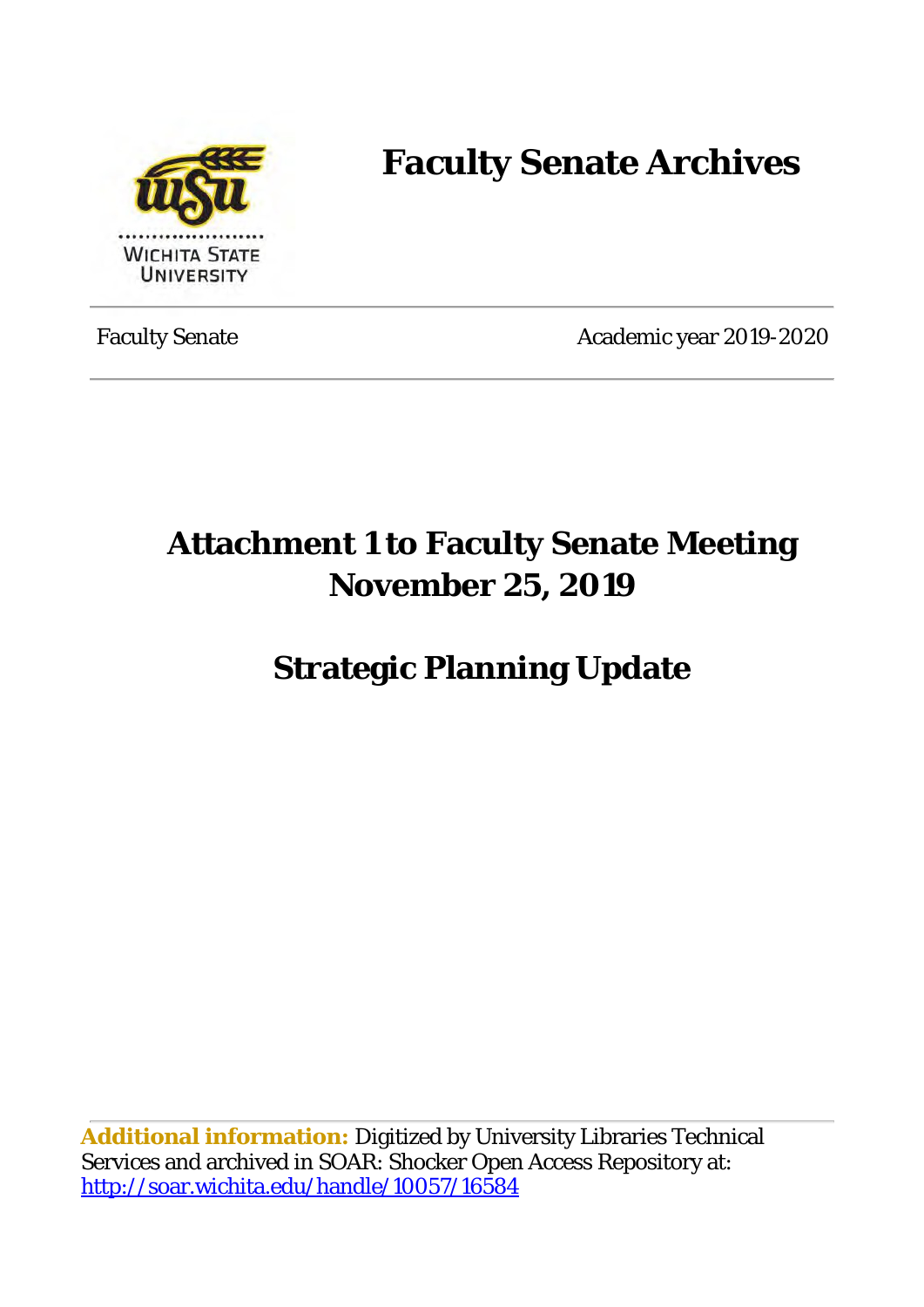# Strategic Planning Update

Next Steps… 2020



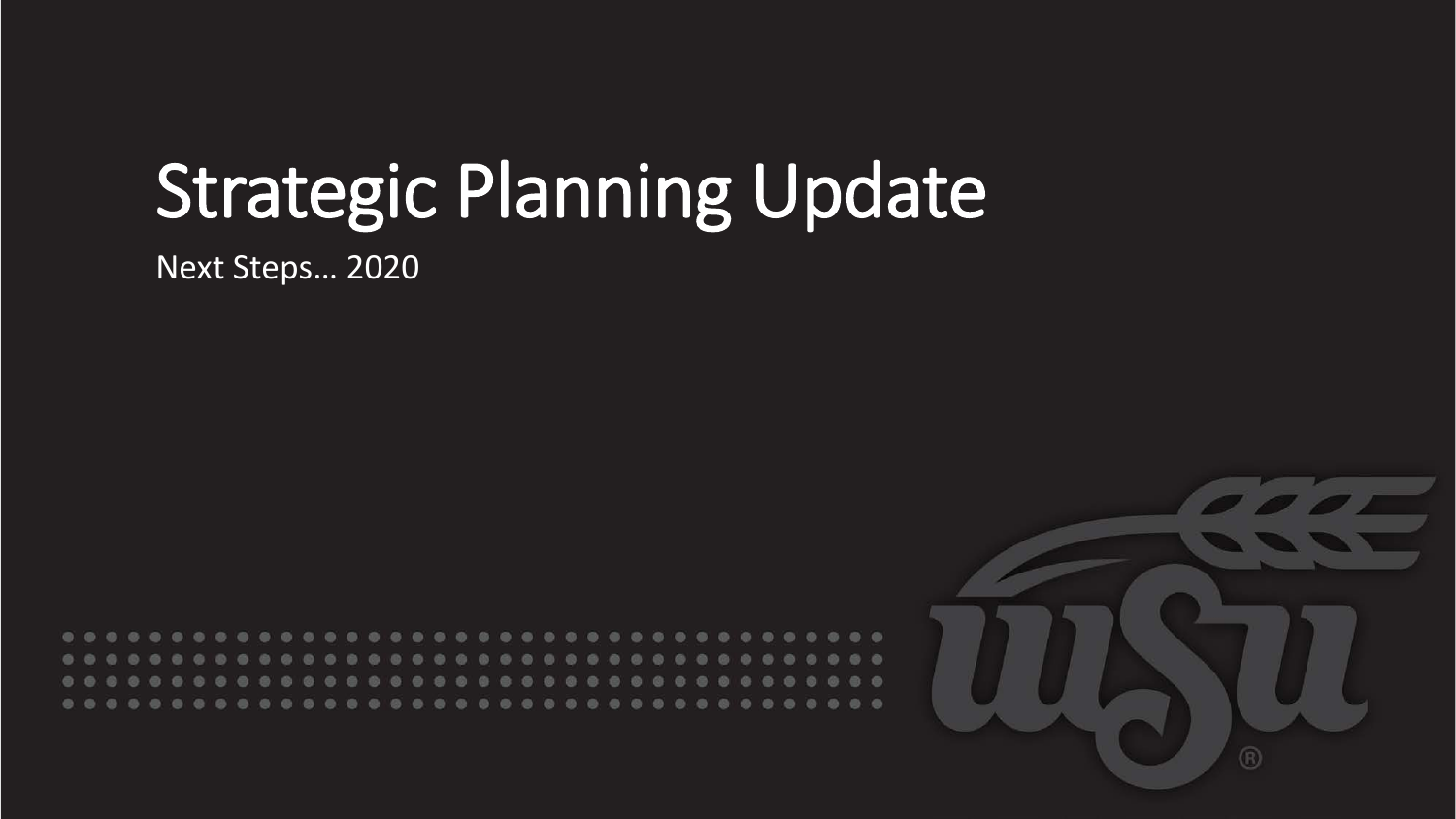## Strategic Planning 2018-2019

- Leadership Handoff
- Revised Committee Structure
- AcT Team Creation
- Town Hall Meetings
	- *(3 - avg. attendance 160)*
	- *Student only Town Halls (2 - avg. attendance 12)*
- Activation Team Meetings
	- *(6 - avg. attendance 70)*
- Shared Governance Forums
	- *(11 – attendance 78)*
- Playbook Deployment
	- Data collection and review
	- Crucial Conversations
	- SWOT analysis
	- Recommendations
- Creation of data collection tog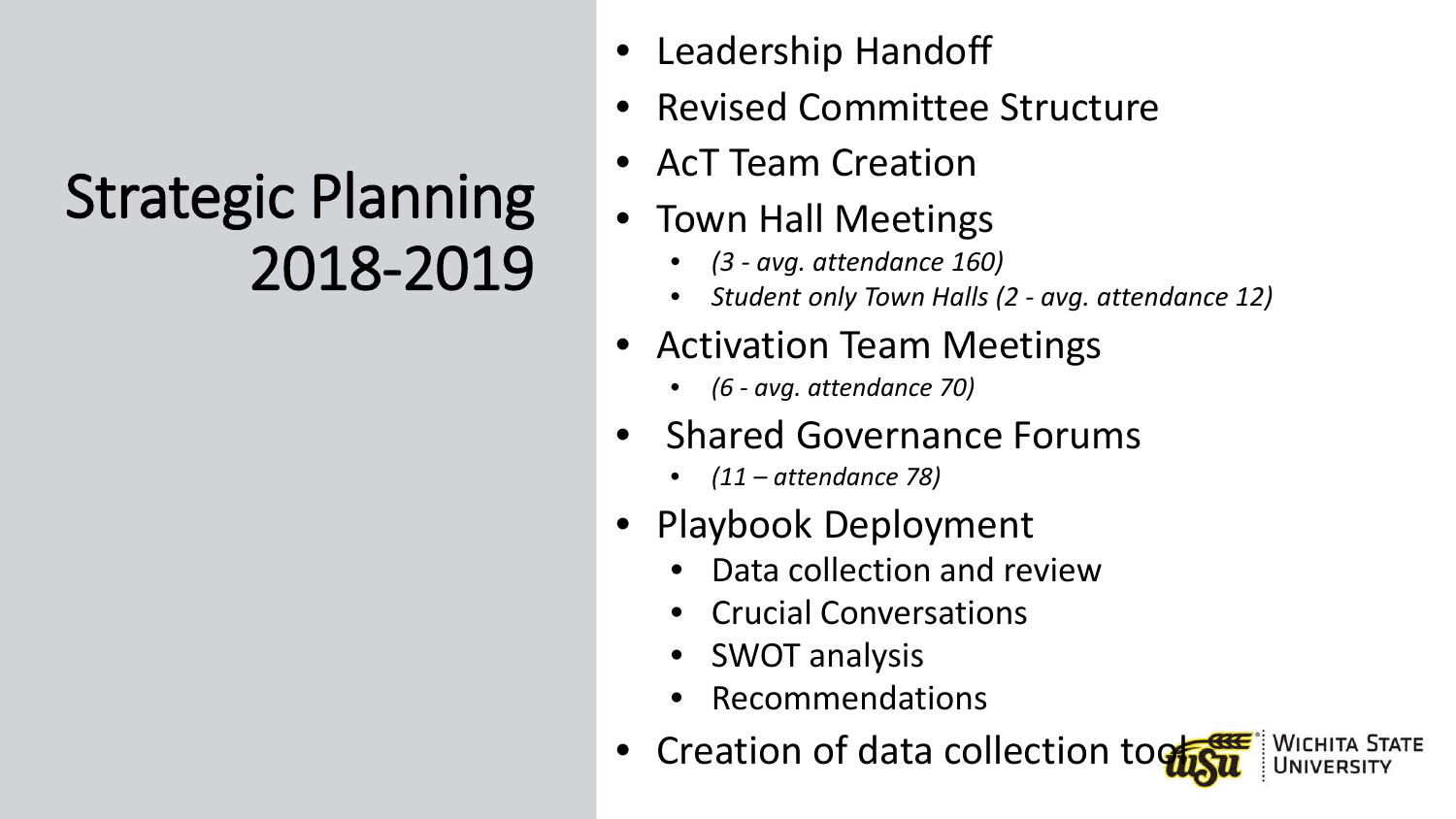#### **Vision**

Wichita State University is *globally* recognized as the model for applied learning and research.

#### **Mission**

The mission of Wichita State University is to be an essential **educational**, **cultural** and **economic driver** for Kansas and the greater public good.

### *Goals*

- *Student Centeredness* Promote holistic-student success through a supportive learning environment in which all of our students…past, present and future, continually thrive and grow.
- *Research and Scholarship –* Accelerate the discovery, creation and transfer of new knowledge.
- *Campus Culture -* Empower students, faculty, staff and the greater Wichita community to create a culture and experience that meets their ever-changing needs.
- *Inclusive Excellence –* Be a campus that reflects and promotes in all community members the evolving diversity of society.
- **Partnerships** *–* Advance industry and community partnerships to provide quality educational *opportunities and collaborations to satisfy rapidly evolving community and workforce needs.*

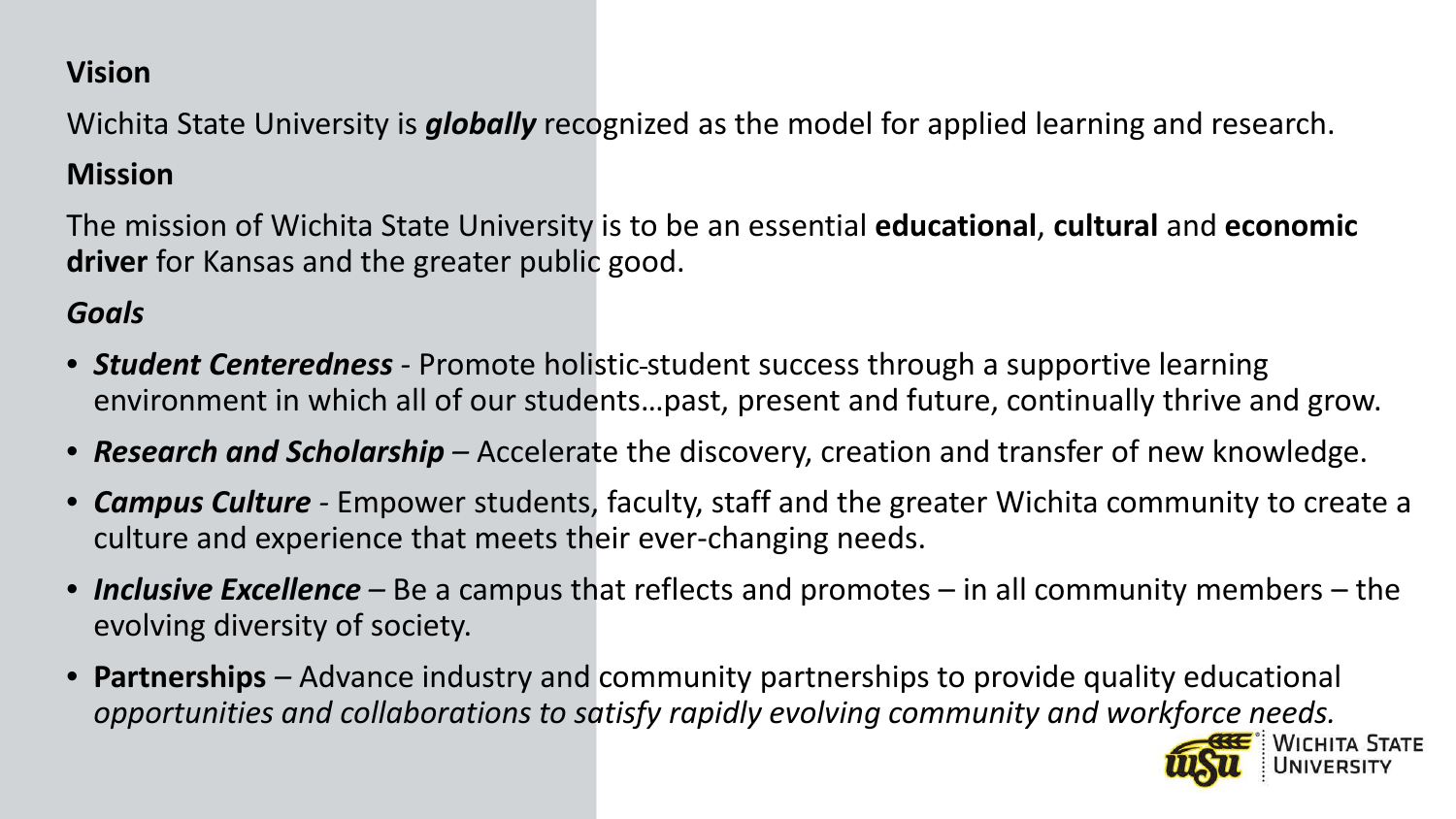### Pre-identified Strategies/Tactics

- Applied Learning
- Assessment, Incentives, Rewards (broadly defined/applied)
- Interdisciplinary
- Recruitment
- Retention
- Academic innovations
- Pre-college Outreach
- Marketing & Communications
- Research
- Grant Writing (research)
- Sustainability
- K-12 Outreach

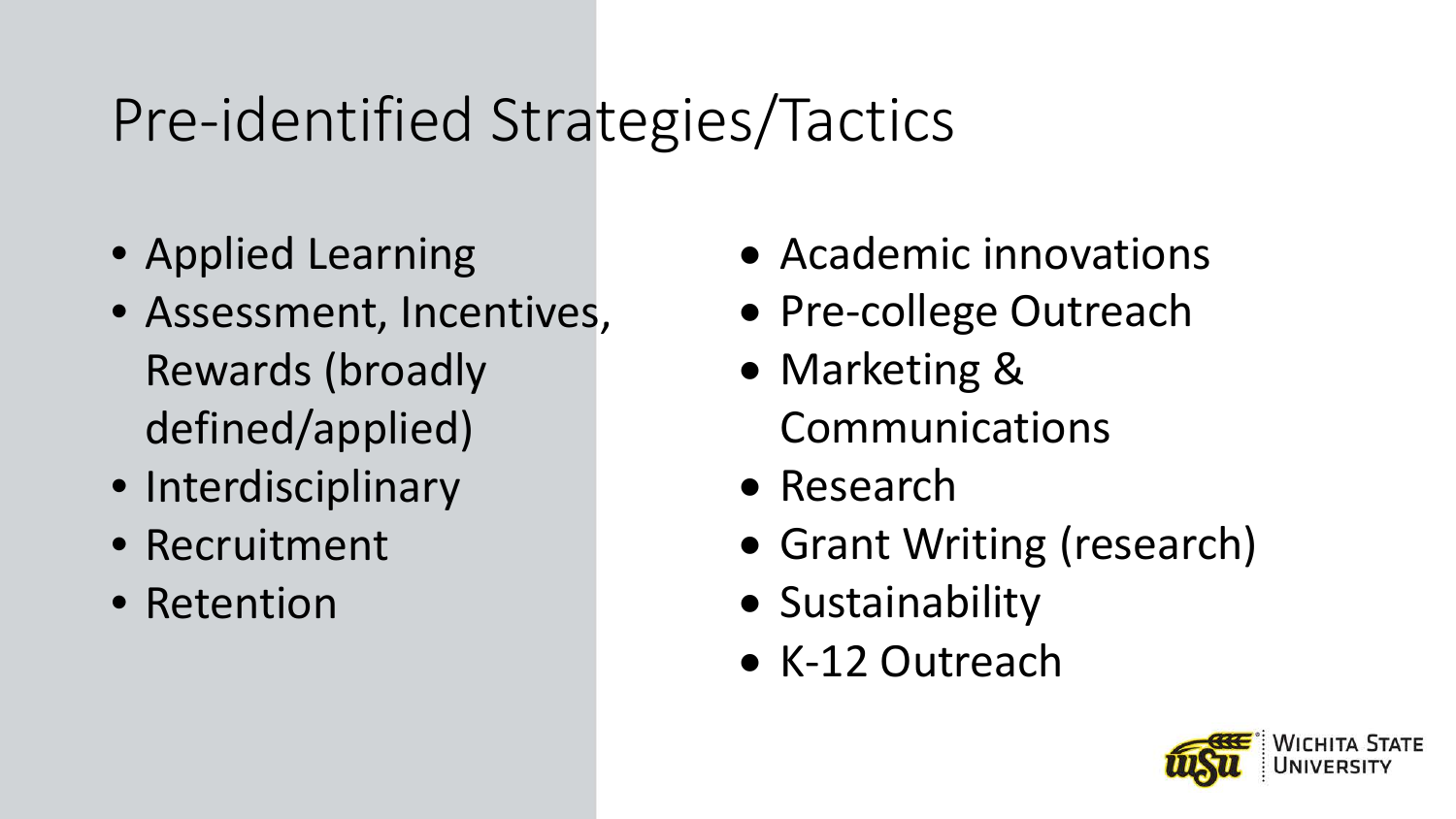## Values

Core Values

- **Integrity,**
- **Transparency,**
- **Personal Responsibility,**
- **Collaboration,**
- **Access and Equity**

#### Distinctive Values

- **Seizing Opportunities,**
- **Adaptive Approaches,**
- **Positive Risk-Taking,**
- **Innovation and Creativity,**
- **Knowledge Creation and Dynamic Educational Opportunities**

### Optional Principles



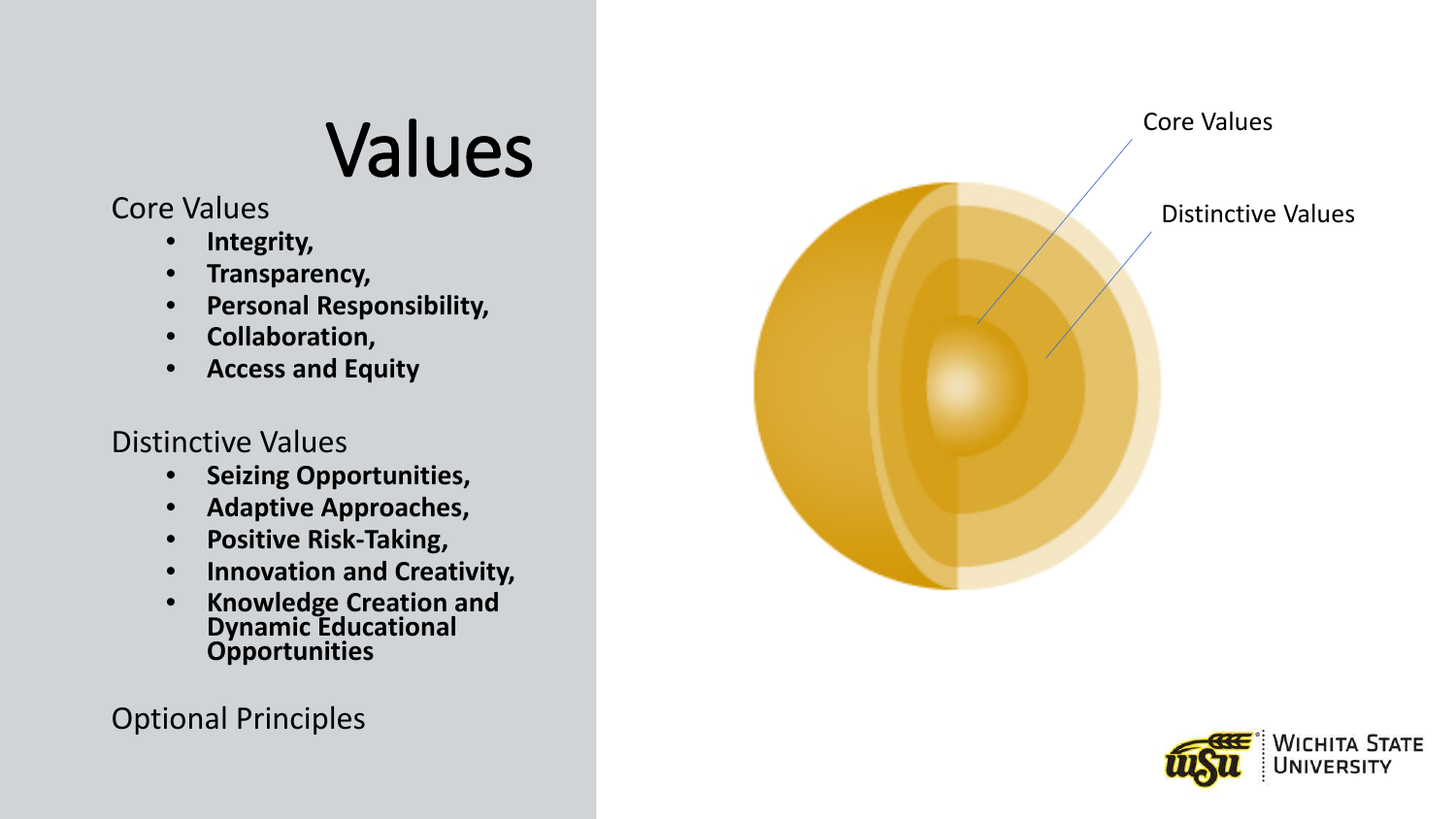## **Strategic Planning** 2019-2020

**Vertical and Horizontal** Alignment

- A portal for reporting of  $\bullet$ future and current activity
- **Guidelines for collecting data**  $\bullet$ & reporting
- Integrated planning group  $\bullet$



Source: Norris and Poulton 2008, p. 30.

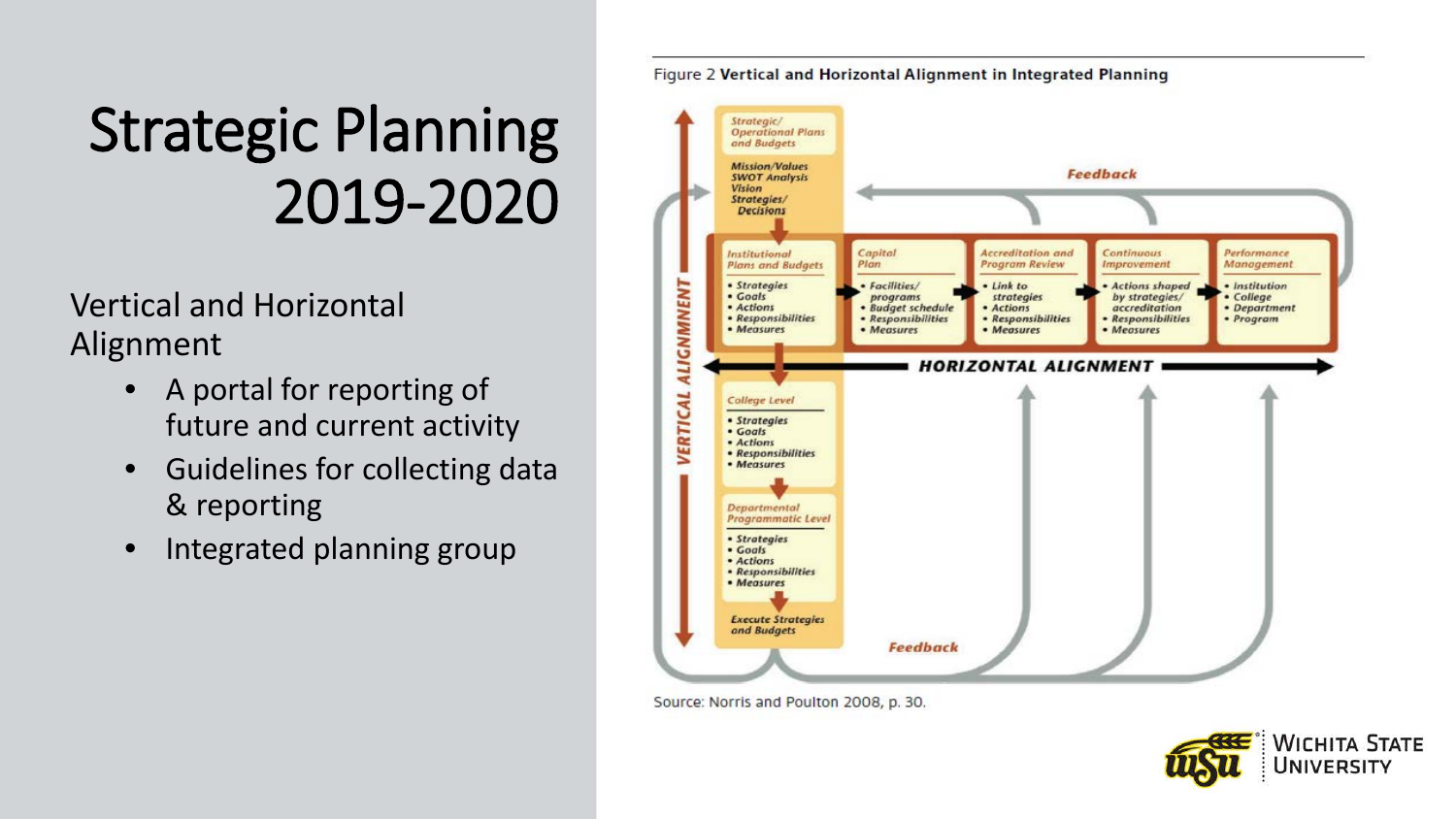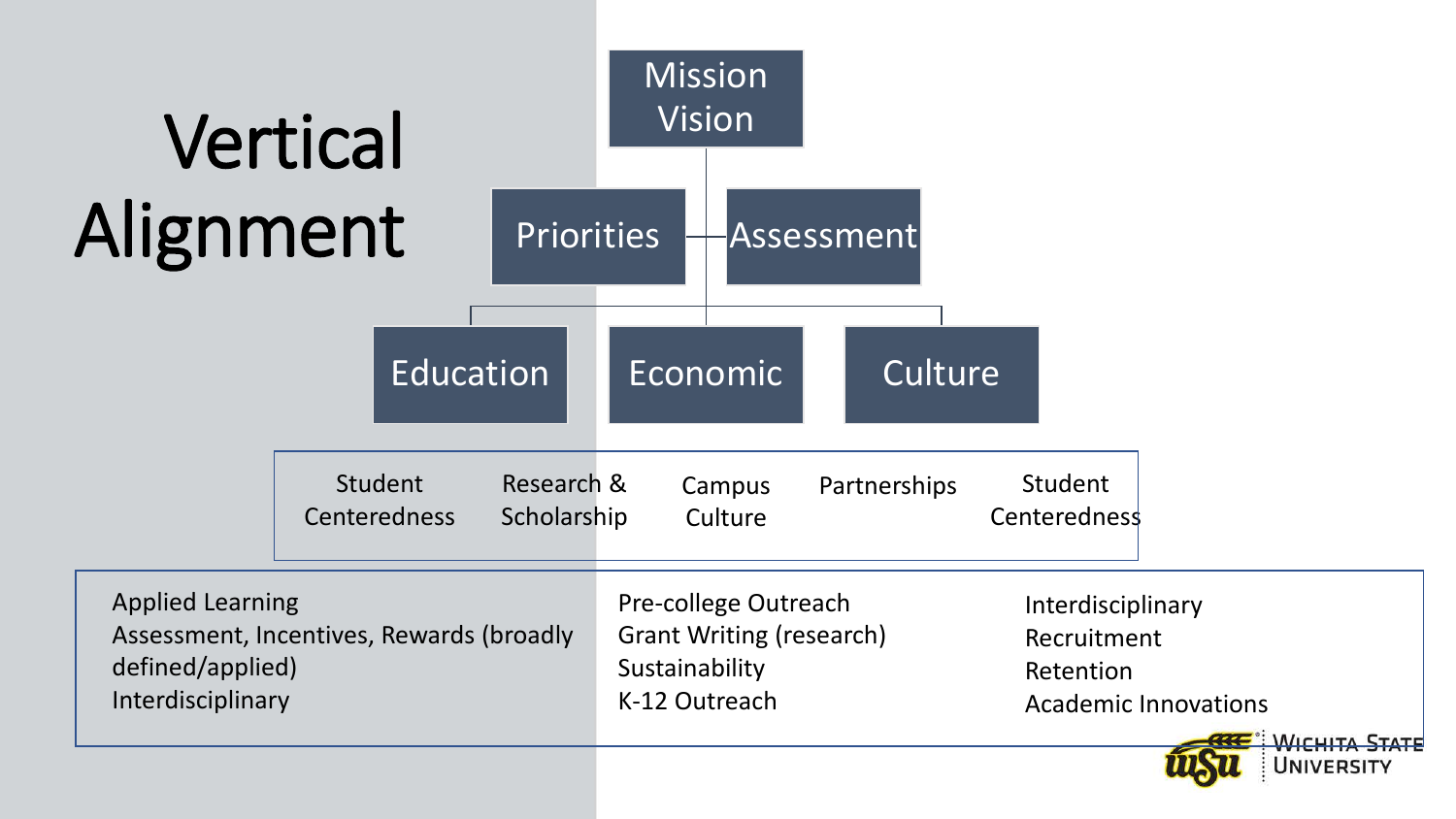# Horizontal Alignment

### **Integrated Planning**

- Budget
- · Diversity Plan
- Communications Plan
- Technology Plan
- Master Facilities Plan
- Talent Development Plan
- Campaign Plan
- Athletics Plan
- Student Affairs Plan (HRL & RSC)
- · Alumni Engagement Plan